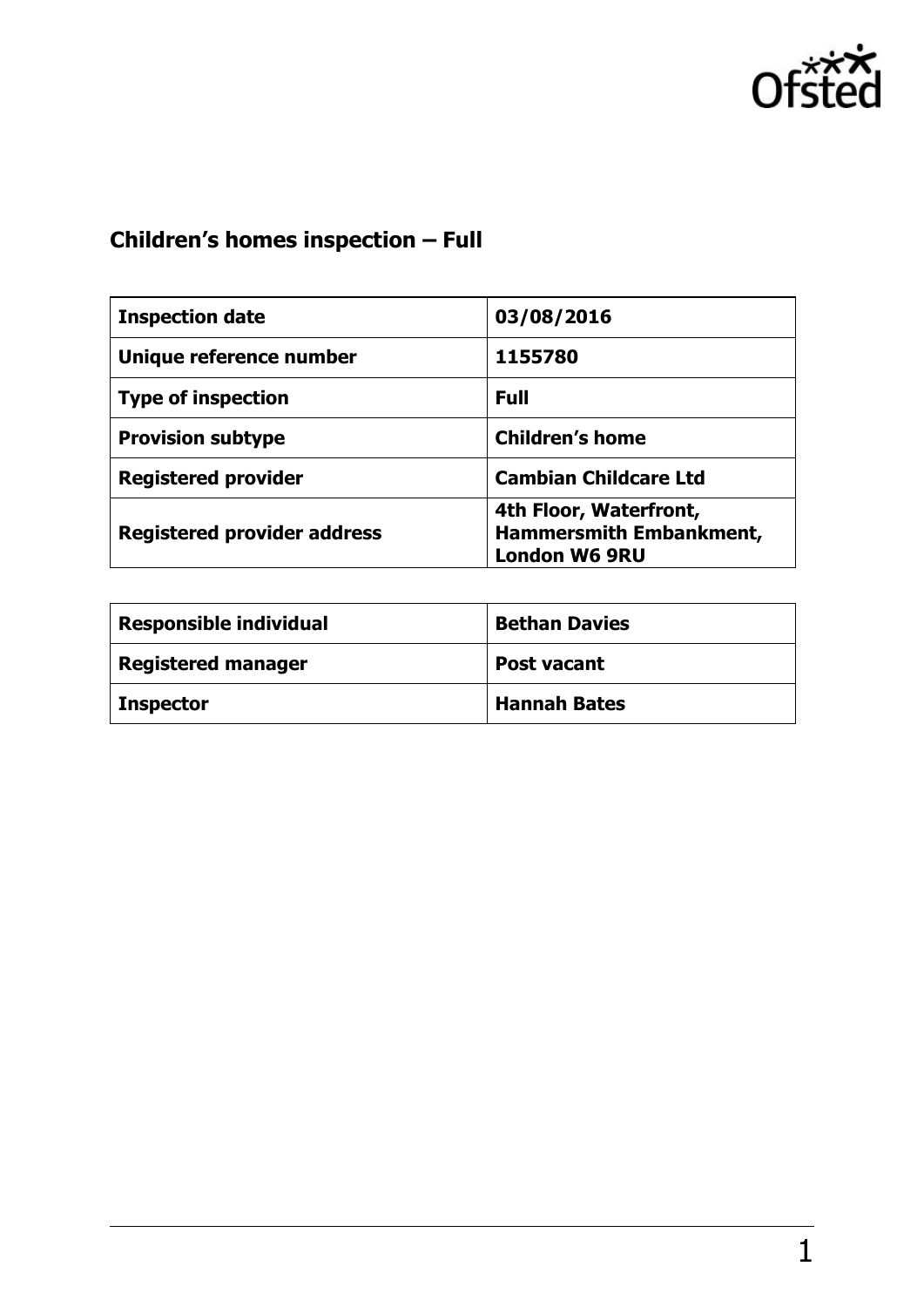

| <b>Inspection date</b>                                                                            | 03/08/2016        |
|---------------------------------------------------------------------------------------------------|-------------------|
| <b>Previous inspection judgement</b>                                                              | <b>Inadequate</b> |
| <b>Enforcement action since last</b><br>inspection                                                | <b>None</b>       |
| This inspection                                                                                   |                   |
| The overall experiences and<br>progress of children and<br>young people living in the<br>home are | Good              |
| The children's home provides effective services that meet the requirements for<br>good.           |                   |
| How well children and<br>young people are helped<br>and protected                                 | Good              |
| The impact and<br>effectiveness of leaders and<br>managers                                        | Good              |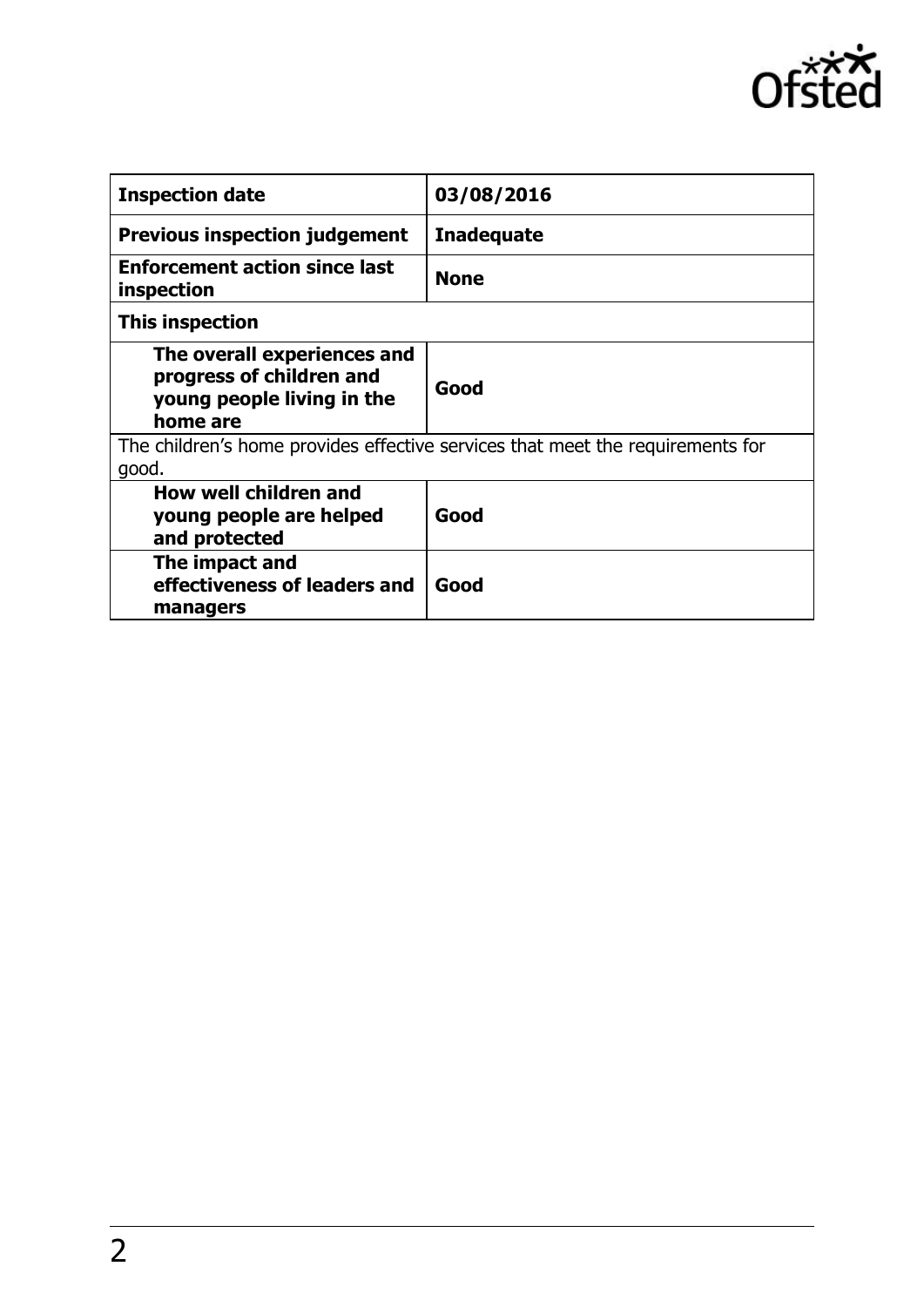

# **1155780**

#### **Summary of findings**

#### **The children's home provision is good because:**

- The young person receives good-quality individualised care from a consistent and child-focused staff team.
- The young person is making good progress across all areas of her development.
- Staff encourage and inspire the young person to have aspirations for her future.
- The young person feels safe and she feels that staff listen to her.
- Staff have a good understanding of safeguarding procedures. The young person's risk-taking behaviours have decreased.
- Partnership working is good. Staff use other professionals' knowledge to guide and inform practice.
- There is a strong and child-focused manager in post.
- Staff feel, and are, well supported by their manager.
- The manager is tenacious at ensuring that the young person receives the services she needs to make good progress.
- Staff receive good-quality supervision. They use research to inform their practice.
- $\blacksquare$  The manager and staff are committed to the young person in their care.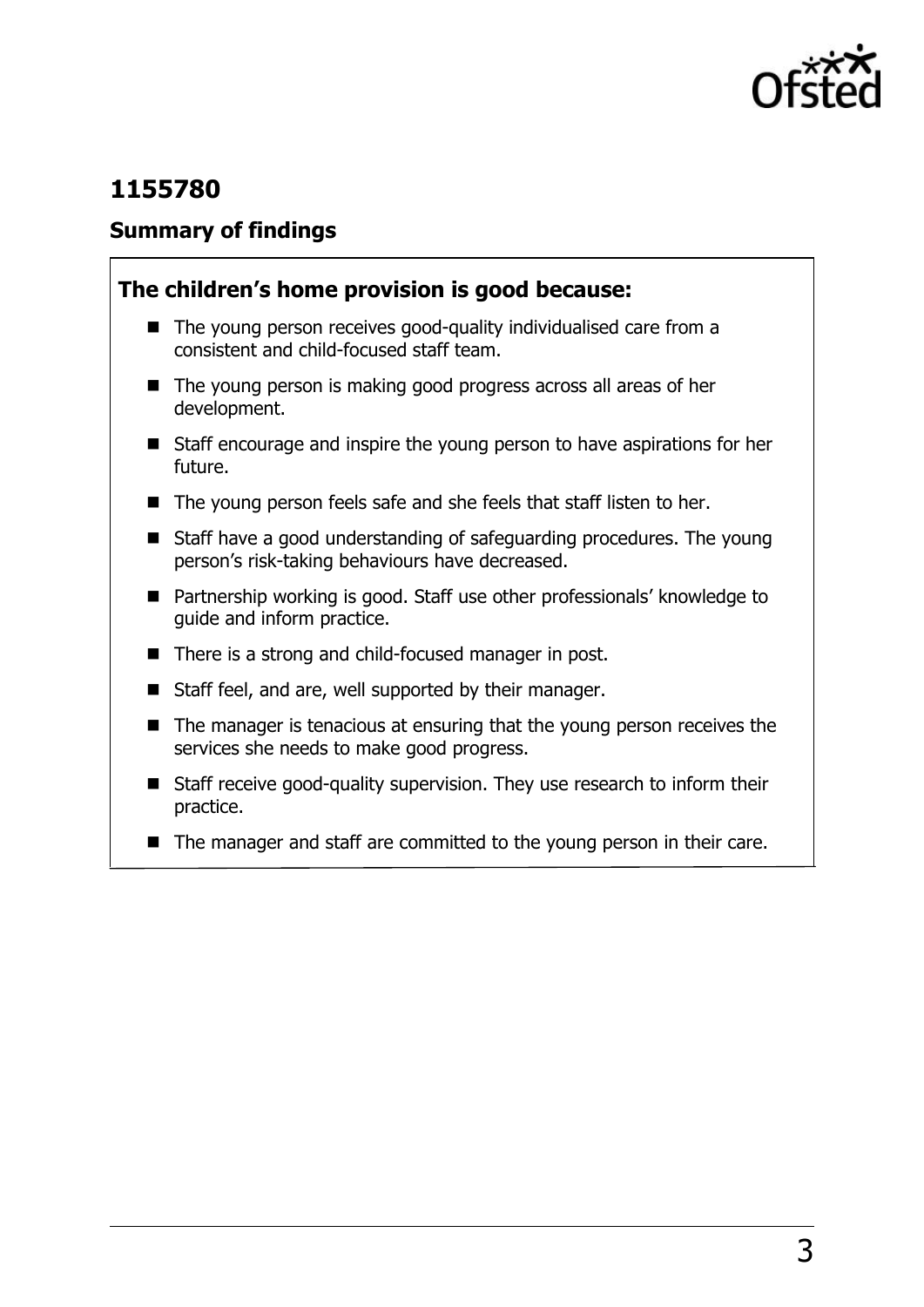

#### **What does the children's home need to do to improve?**

#### **Recommendation**

To improve the quality and stands of care further, the service should take account of the following recommendation:

■ The registered person should actively seek independent scrutiny of the home and make best use of information from independent and internal monitoring, with specific reference to having a current development plan, to ensure continuous improvement ('Guide to the children's homes regulations including the quality standards', page 56, paragraph 10.24).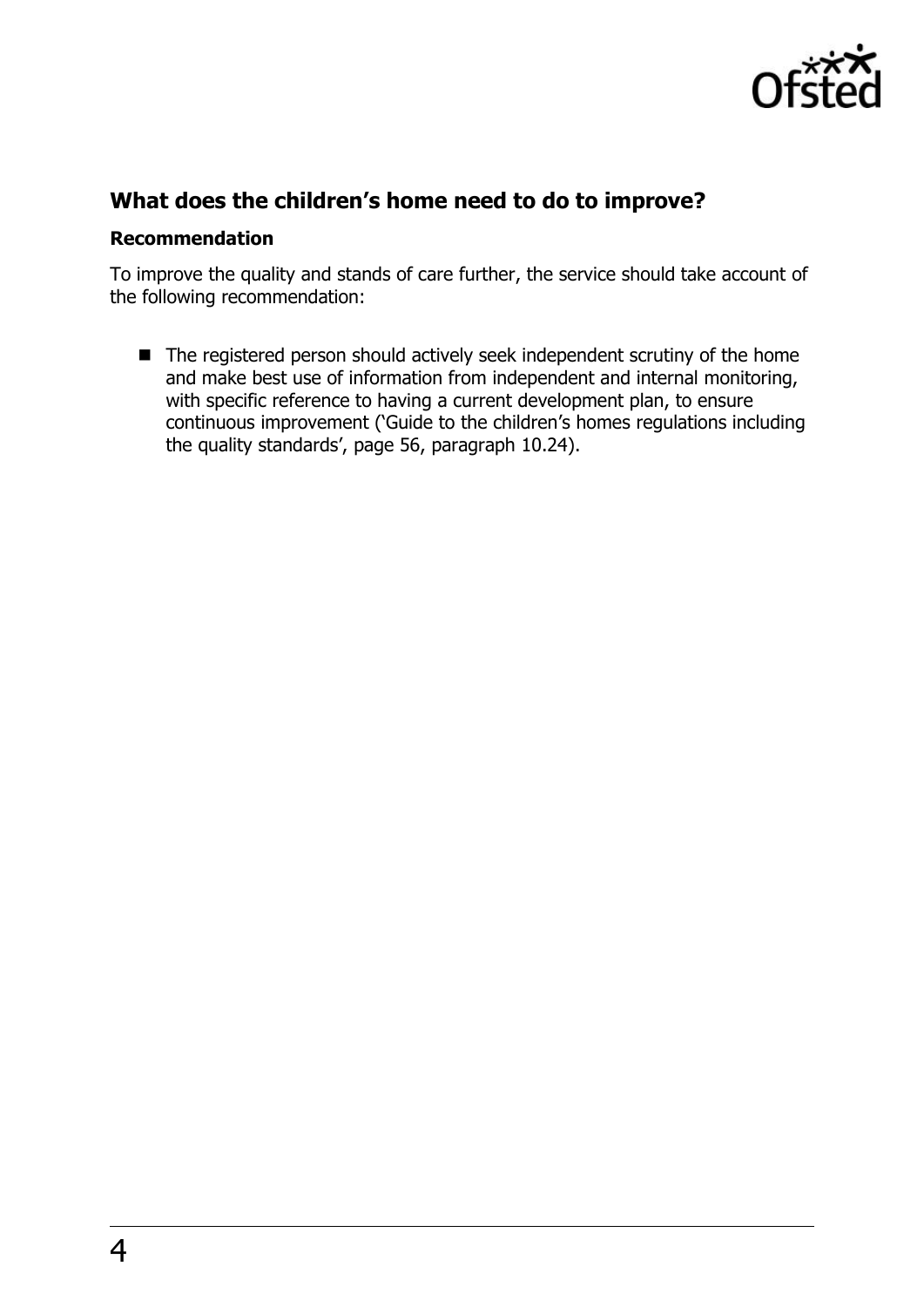

# **Full report**

### **Information about this children's home**

This is a privately owned children's home registered to provide care and accommodation for up to four young people. It specialises in providing a 12-month therapeutic programme for young people at risk of, or involved in, child sexual exploitation.

# **Recent inspection history**

| Inspection date | Inspection type    | Inspection judgement |
|-----------------|--------------------|----------------------|
| 14/04/2016      | Full               | Inadequate           |
| 16/11/2015      | Registration visit |                      |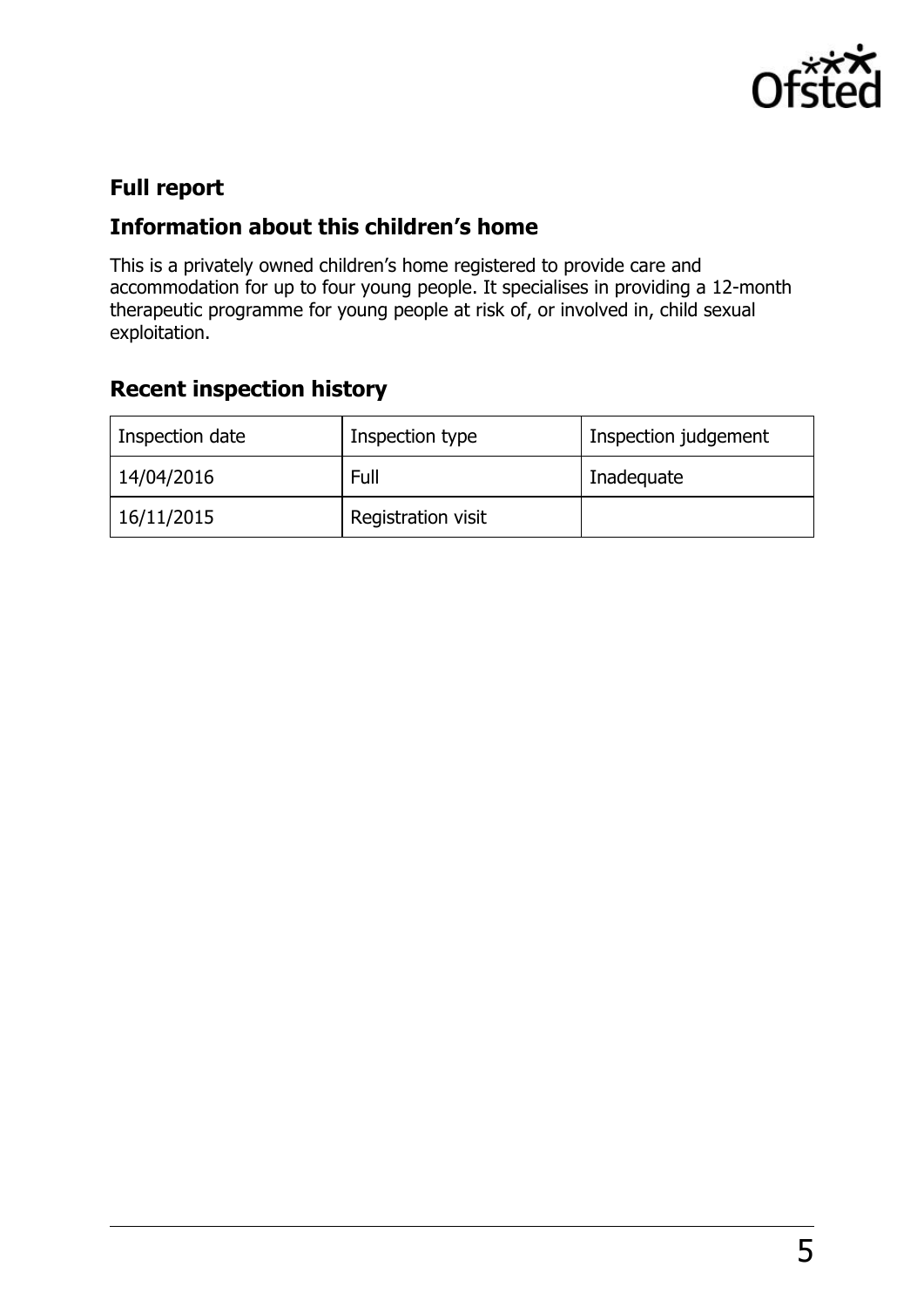

#### **Inspection judgements**

|                                                                                                | Judgement grade |
|------------------------------------------------------------------------------------------------|-----------------|
| The overall experiences and<br>progress of children and young<br>people living in the home are | Good            |

Good-quality, individualised care has helped the young person to make progress. Staff are reflective in their practice and want to understand behaviours in order to be able to implement effective behaviour management strategies. Because of this, they have worked with the clinical team to complete bespoke behaviour management plans which focus on the impact of early trauma. They review behaviour management plans and the young person is involved with them. A psychologist said: 'The team is really reflective and wants to understand the young person better. One of its strengths is its ability to reflect and act on challenges. As a team, it offers consistency and stability.'

The young person is making good progress. Staff have supported her to engage with education, and consequently her school attendance has increased to 100%. A social worker said: 'I am so proud of my young person and how well she is doing. She has got 100% school attendance. I really value the relationships she is making with staff.' The young person has started to make friends with peers in school. Staff encourage and support her to have ambitions for her future. For example, they discuss university and help her to research different careers.

Good relationships between the young person and staff mean that staff are able to engage the young person in meaningful key working sessions. When there have been difficulties in relationships between the young person and some staff members, staff have worked as a team to offer a consistent approach. They support positive relationships in the home. There is thoughtful consideration regarding the staffing ratios and shift patterns in the home. This consistent and mindful approach has resulted in the young person starting to recognise the support and help that staff provide to her.

The young person enjoys positive experiences in the home. She takes part in activities such as fishing, shopping, playing games and recently went to her school prom. Staff offer positive praise and recognise her achievements. Staff provide an individualised reward system which is child focused. A social worker said: 'Staff are very positive, and yes they do challenge the negatives but they understand that my young person works best with positive feedback. There is a clear focus on goals.' Staff provide a homely environment. They all make sure that they eat together both for breakfast and dinner. This time together has supported positive relationships in the home.

Staff work with the young person's family to support meaningful contact. Staff ensure that they involve the young person's family as much as possible within the placement. They support phone contact as well as direct contact. The young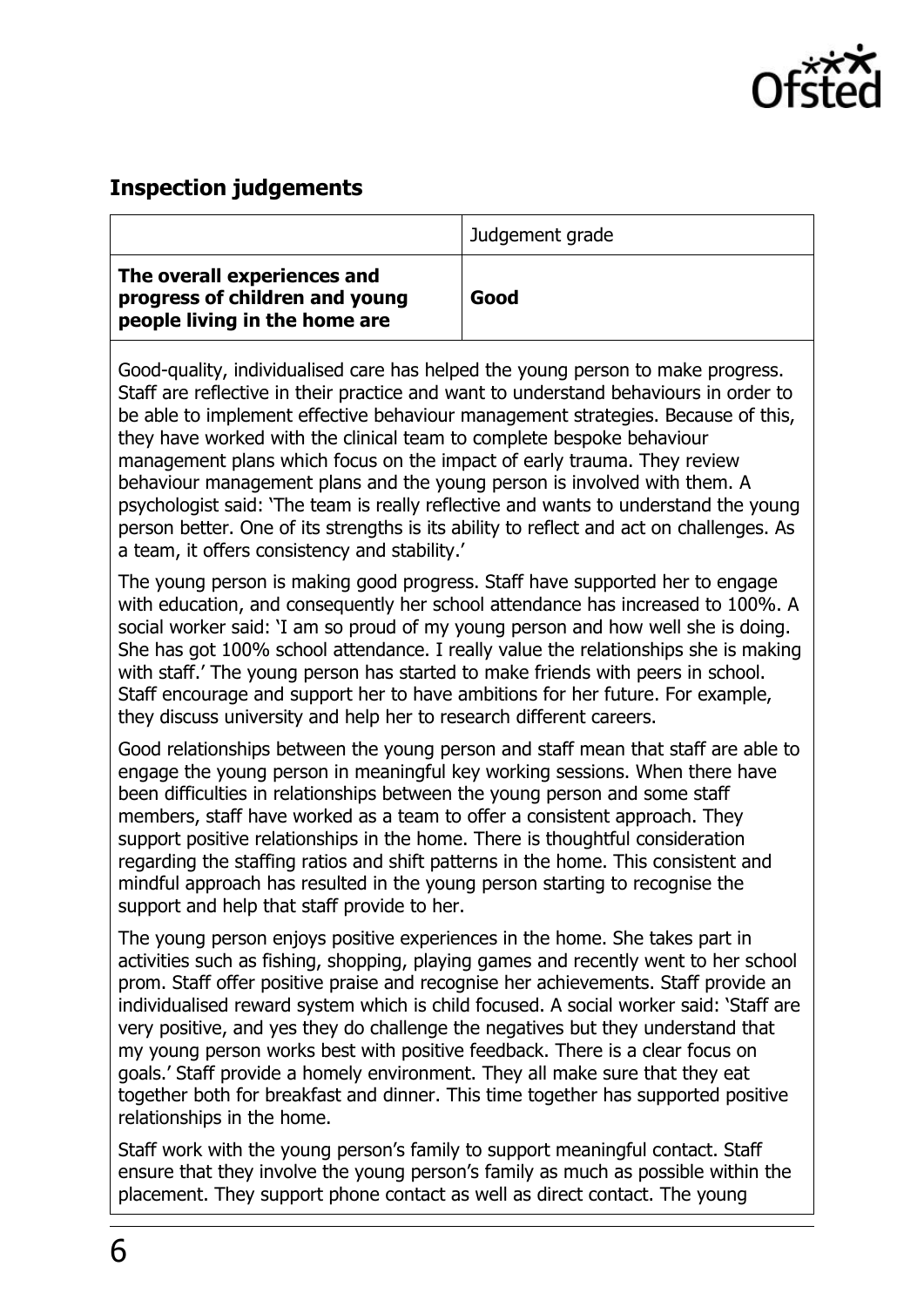

person is able to identify the progress that she has made regarding contact with her family and feels that this is positive.

|                                                                | Judgement grade |
|----------------------------------------------------------------|-----------------|
| How well children and young<br>people are helped and protected | Good            |

The young person is safe and feels safe in the home. Staffs' understanding of risktaking behaviours, such as missing and sexual exploitation, is good. Personalised and frequently reviewed risk management plans provide staff with guidance on how to keep the young person safe. Staff use research and other professionals' knowledge and skills, such as the psychologists within the clinical team, to understand more about managing risk-taking behaviours. Consequently, their understanding of how to keep their young person safe is good.

Young people's risk-taking behaviours have reduced significantly. There have been no missing incidents or physical interventions. Staff have meaningful and purposeful discussions around risk-taking behaviours. A young person said: 'I feel safe. I trust the manager and also some of the staff. I have learned that I don't want to go back to running away and putting myself in so much danger. I think back now to what I used to do and I will never do that again.' Staff have a good understanding around safeguarding procedures and the manager has been tenacious at ensuring that any child protection allegations are followed up.

Consistent boundaries provided by a consistent staff team have increased the young person's feelings of safety and security. Consequently, this has supported her decrease in risk-taking behaviours. A member of staff said: 'We understand her past and what her risks are as part of this. We make sure we follow her risk management plans.'

|                                                         | Judgement grade |
|---------------------------------------------------------|-----------------|
| The impact and effectiveness of<br>leaders and managers | Good            |

There is a strong and child-focused manager in post. He is qualified up to national vocational qualification level 3 in residential childcare and he is enrolled on the national vocational qualification level 5 in leadership and management. He is currently going through the registration process with Ofsted to become the registered manager. Out of the home's 11 members of staff, five are qualified up to national vocational qualification level 3 in residential childcare. Plans are in place for new staff to commence their level 3 qualifications. The manager is supported by a deputy who is currently completing his level 5 national vocational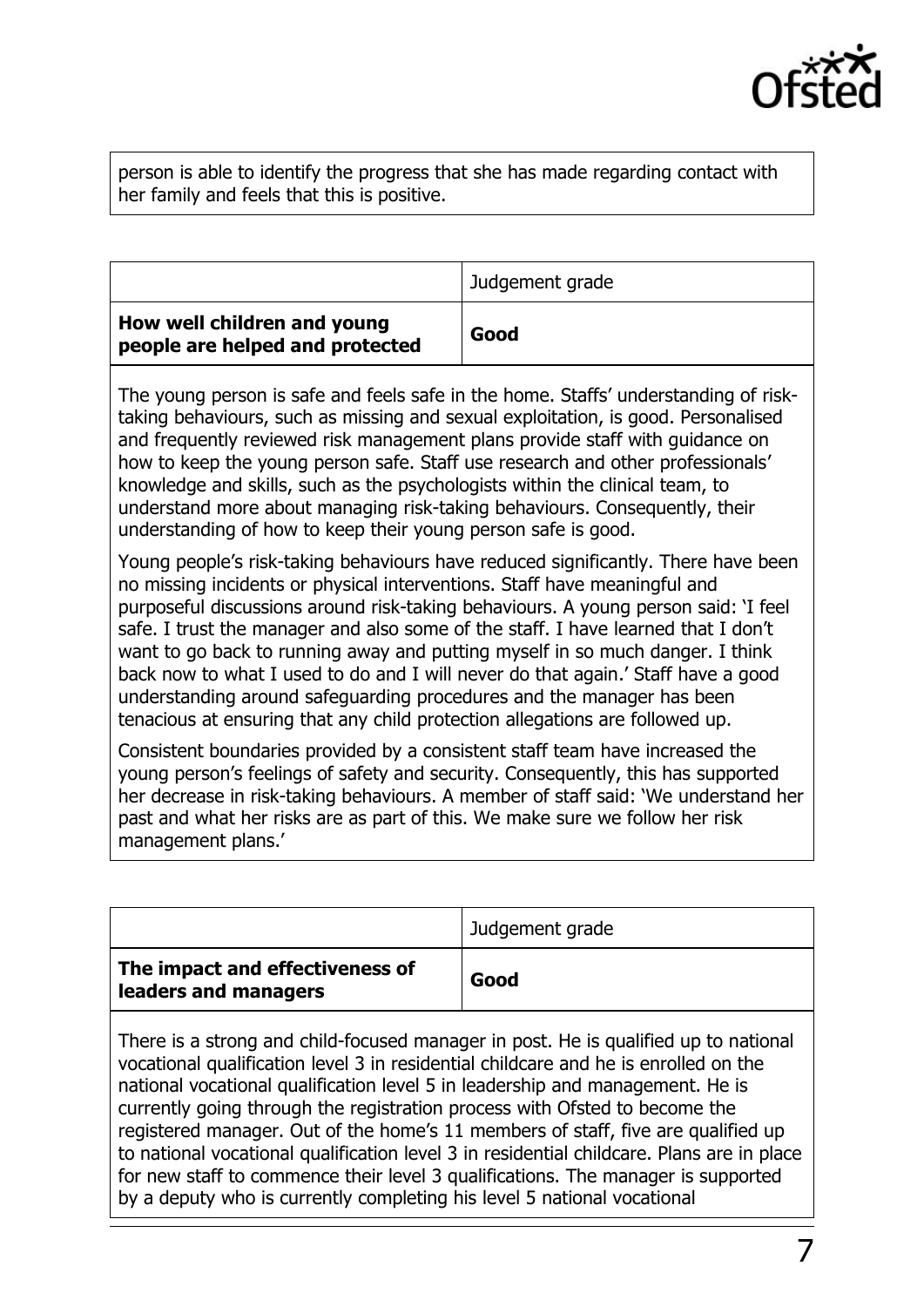

#### qualification.

The manager has worked tenaciously to address the shortfalls raised in the previous inspection and which led to the judgement of inadequate in April 2016. He has met all of the requirements from the last inspection. While previous development plans for the home have focused on the identified shortfalls, there now needs to be a focus on how the home will continue to move forward now that the previous shortfalls have been addressed. A young person said: 'The manager has made things so much better here. It is a million times better than it was before. I think this home is good.'

The manager is aware of the strengths and areas for development within the home. He has ensured that staff are provided with ongoing training. Team meetings have focused on research around issues such as sexual exploitation. The manager has created and established a culture within the home where staff reflect on their practice. He advocates strongly for staff having some level of autonomy and responsibility for finding new ways of working. An example of this is a staff member who recently brought in a new rewards system. Supervisions are regular and of good quality. Staff feel well supported and cared for by the manager. Consequently, they invest in the home and the young person. A staff member said: 'Every time you walk through the door, you feel like the manager cares about everything to do with you: your home life and work life, how things are with the team, who we work with on shift and if everything is OK with them. His best quality is his support.'

The manager knows the young person and he has implemented new monitoring systems which map out the young person's progress. He recognised that there were gaps previously in staff's knowledge about how to work effectively with the young person, as they did not understand the impact of early life trauma. As a result, he worked with the clinical team and sought training for the staff to equip them with the skills they needed to meet the young person's needs. He is focused on the needs of the young person and this filters down to his team which is equally as focused on the needs of the young person and ensuring that she makes progress. Consequently, the manager is delivering the home's statement of purpose.

Partnership working is good. The manager has established effective working relationships with a variety of professionals, such as the local police, psychologists, placing authorities and teachers. The manager escalates concerns appropriately and is tenacious at ensuring that his complaints have an outcome. The manager works collaboratively with other professionals to ensure that young people receive a team approach from the professionals around them. This ensures that the young person has consistency from the adults around her and the support and services she needs. A social worker said: 'The manager and staff are really good at feeding back to me and they work with me. The manager often approaches me and we come to decisions together regarding my young person's care. I am really happy with how my young person is doing.'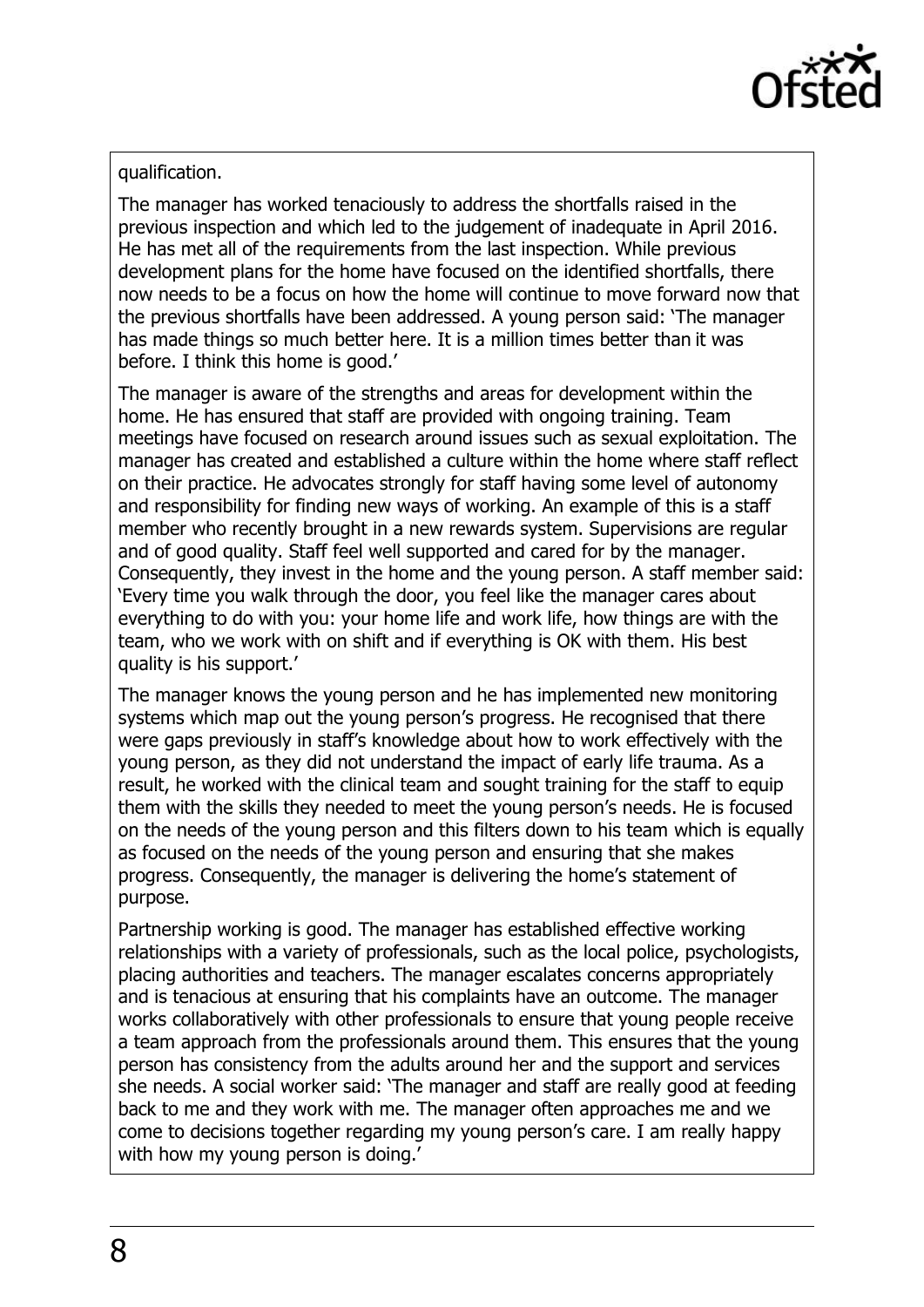

#### **What the inspection judgements mean**

The experiences and progress of children and young people are at the centre of the inspection. Inspectors will use their professional judgement to determine the weight and significance of their findings in this respect. The judgements included in the report are made against 'Inspection of children's homes: framework for inspection'.

An **outstanding** children's home provides highly effective services that contribute to significantly improved outcomes for children and young people who need help and protection and care. Their progress exceeds expectations and is sustained over time.

A **good** children's home provides effective services that help, protect and care for children and young people and have their welfare safeguarded and promoted.

In a children's home that **requires improvement**, there are no widespread or serious failures that create or leave children being harmed or at risk of harm. The welfare of children looked after is safeguarded and promoted. Minimum requirements are in place. However, the children's home is not yet delivering good protection, help and care for children and young people.

A children's home that is **inadequate** is providing services where there are widespread or serious failures that create or leave children and young people being harmed or at risk of harm or result in children looked after not having their welfare safeguarded and promoted.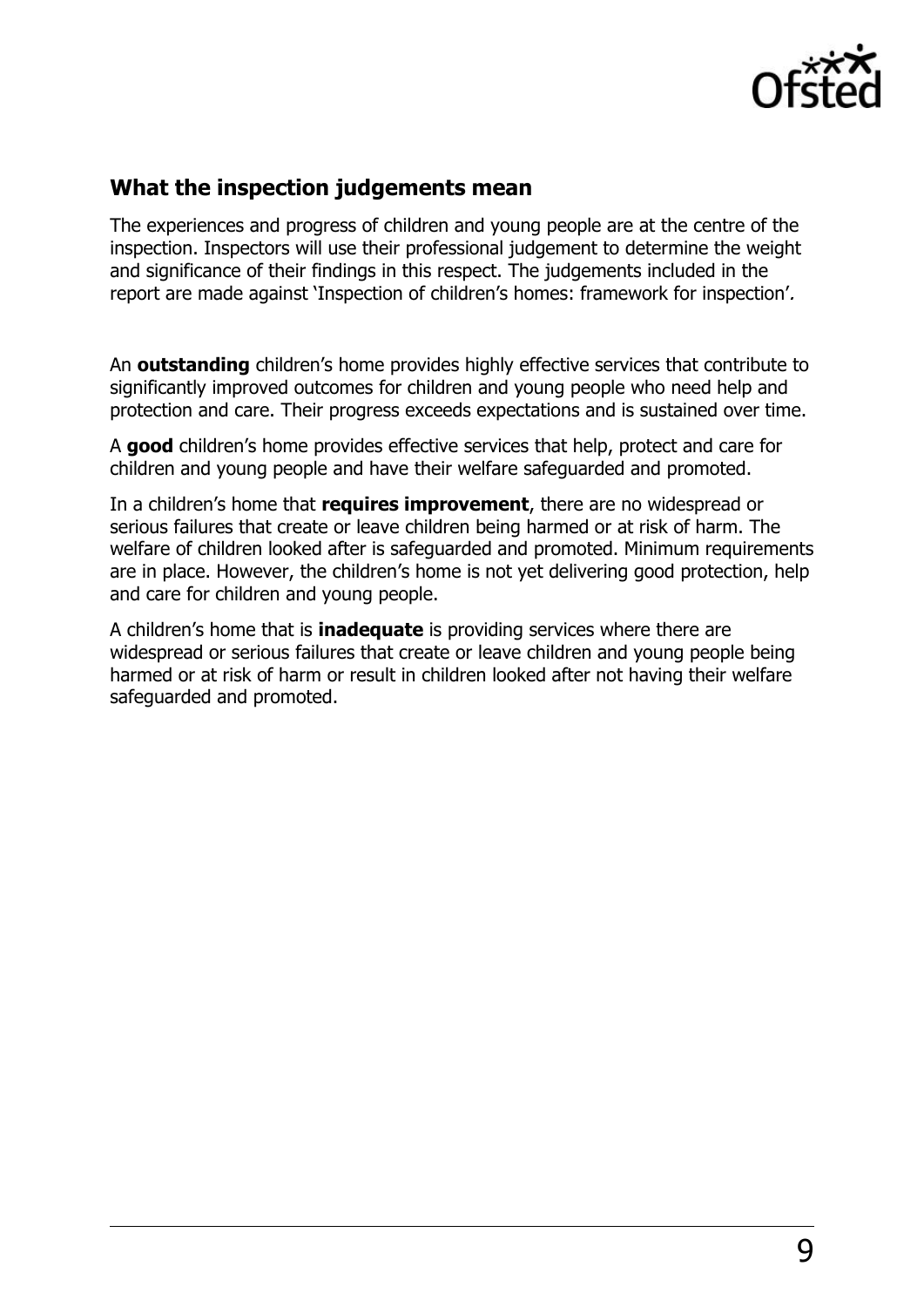

## **Information about this inspection**

Inspectors have looked closely at the experiences and progress of children and young people living in the children's home. Inspectors considered the quality of work and the difference adults make to the lives of children and young people. They read case files, watched how professional staff work with children, young people and each other and discussed the effectiveness of help and care given to children and young people. Wherever possible, they talked to children, young people and their families. In addition the inspectors have tried to understand what the children's home knows about how well it is performing, how well it is doing and what difference it is making for the children and young people who it is trying to help, protect and look after.

This inspection was carried out under the Care Standards Act 2000 to assess the effectiveness of the service and to consider how well it complies with the Children's Homes (England) Regulations 2015 and the 'Guide to the children's homes regulations including the quality standards'.